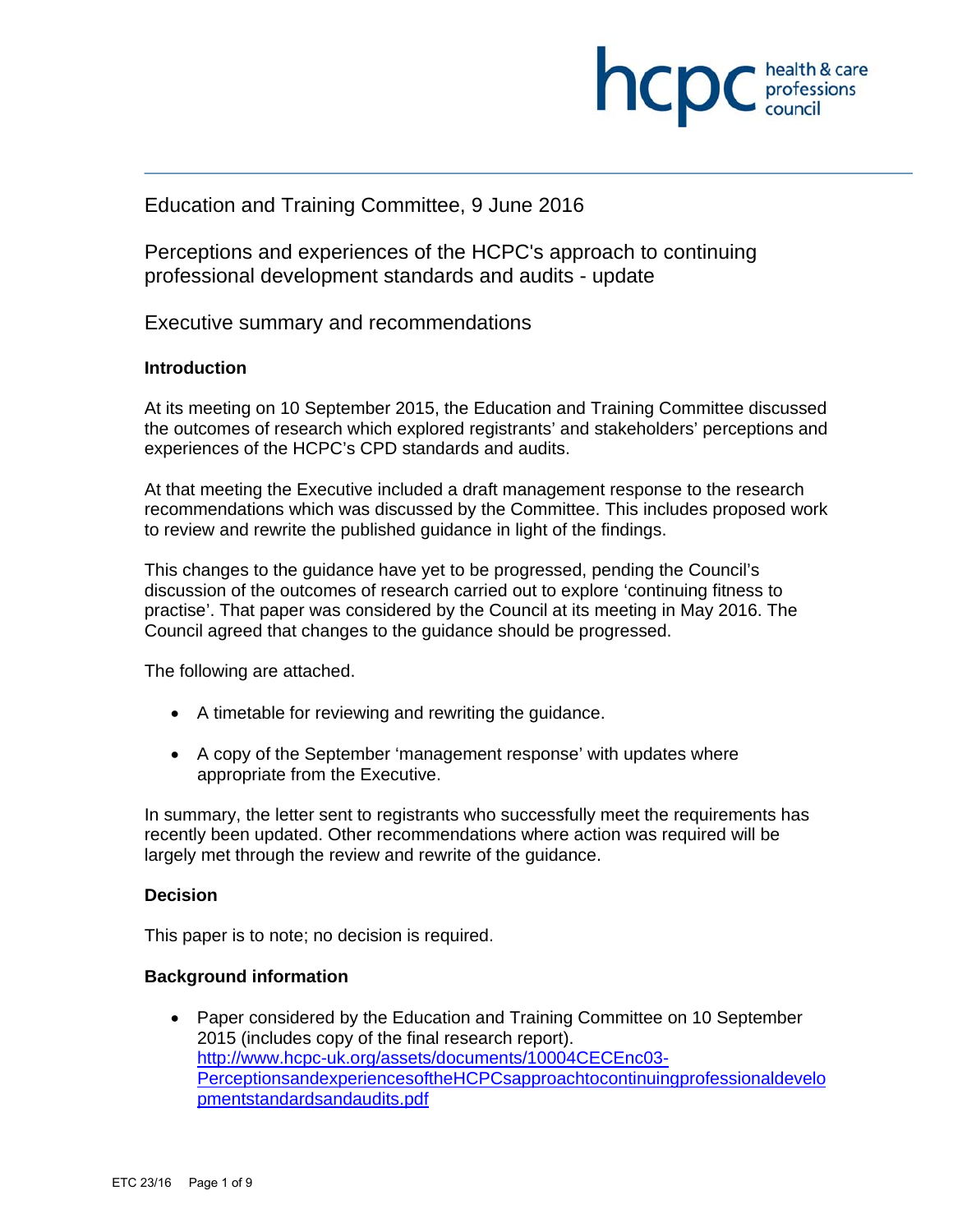Council meeting, 19 May 2016. Continuing fitness to practise. http://www.hcpc-uk.org/assets/documents/10005000Enc08- ContinuingFitnesstoPractise.pdf

#### **Resource implications**

Resource implications include reviewing and rewriting the guidance. These resource implications are accounted for in Policy and Standards Department planning for 2016- 17.

# **Financial implications**

Financial implications include costs associated with publication of the revised guidance, including plain English editing and printing costs. These are estimated at £5-8K dependent on the length of the revised guidance. These costs will be incurred in the 2017-18 financial year and will be accounted for in Policy and Standards Department budgeting for that financial year.

# **Appendices**

None

#### **Date of paper**

27 May 2016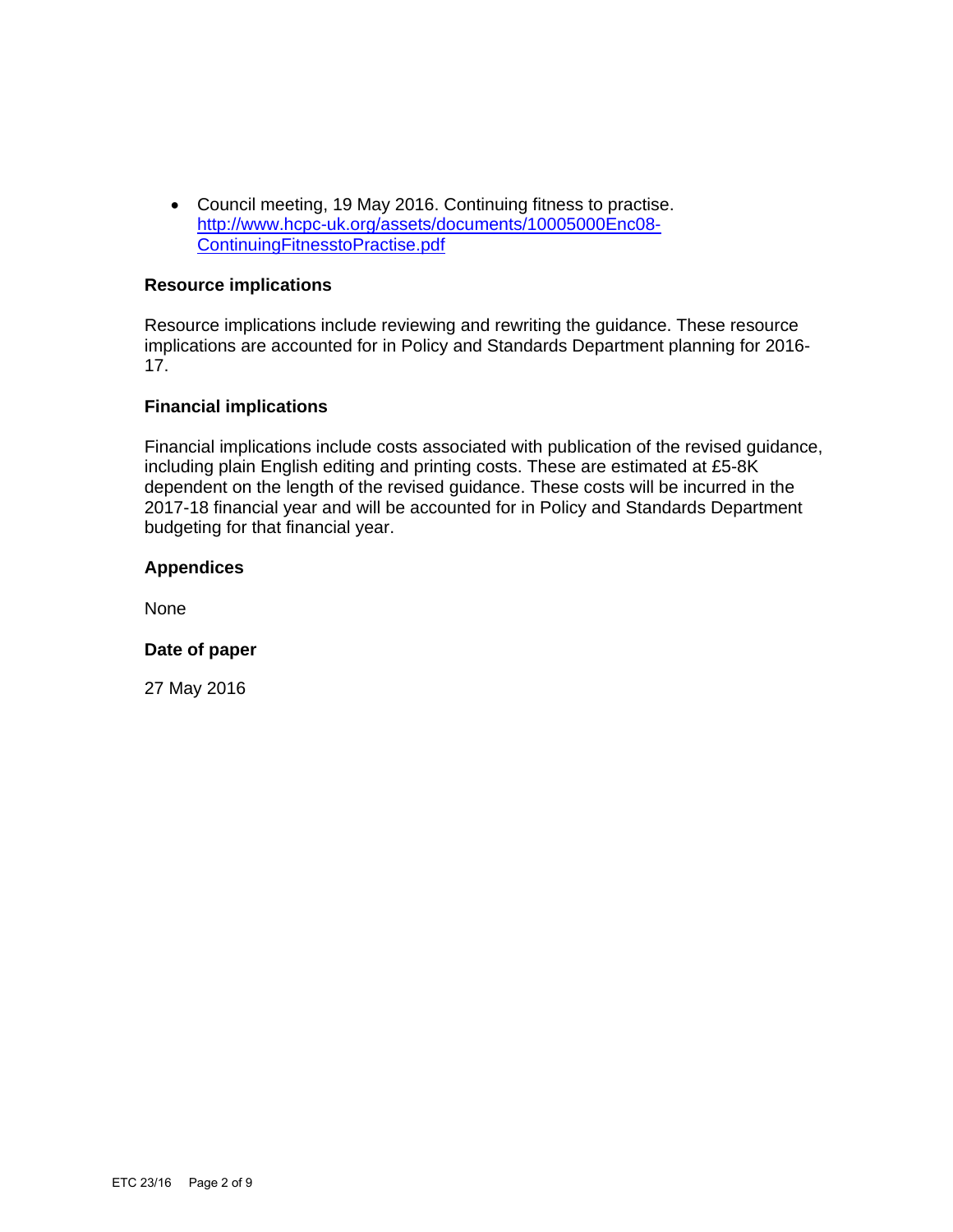# **Review and rewrite of published CPD guidance**

- 1.1 There are two guidance documents:
	- Your guide to our standards of continuing professional development ('short guide').
	- Continuing professional development and your registration ('long guide').
- 1.2 In addition, there is an information document sent to registrants when they are selected for audit which draws on the guidance to explain more about what a registrant needs to do to participate in an audit.
- 1.3 The short guide was developed originally as a concise guide which could be mailed out to all registrants when the CPD requirements were first put in place. As part of the review and rewrite, we anticipate that the two guidance documents will be combined into one document, which will be comprehensive, but as concise and clear as possible.
- 1.4 The revised guidance will be subject to a public consultation. The information sent to registrants would be updated in light of this and to take account of ongoing operational developments (e.g. the forthcoming introduction of the ability to submit CPD profiles online).

| <b>Activity</b>                                                 | <b>Timescale</b>                                             |
|-----------------------------------------------------------------|--------------------------------------------------------------|
|                                                                 |                                                              |
| Review and rewrite of guidance                                  | Late spring / summer 2016                                    |
|                                                                 |                                                              |
| Approval of draft guidance for public<br>consultation           | Education and Training Committee $-8$<br>September 2016.     |
|                                                                 | Council - 21/22 September 2016                               |
|                                                                 |                                                              |
| <b>Public consultation</b>                                      | September 2016 to January 2017                               |
|                                                                 |                                                              |
| Approval of consultation analysis and<br>final text of guidance | Education and Training Committee and<br>Council - March 2017 |
|                                                                 |                                                              |
| Publication of guidance                                         | Spring 2017                                                  |

1.5 The following is the timetable for the review and rewrite of the guidance.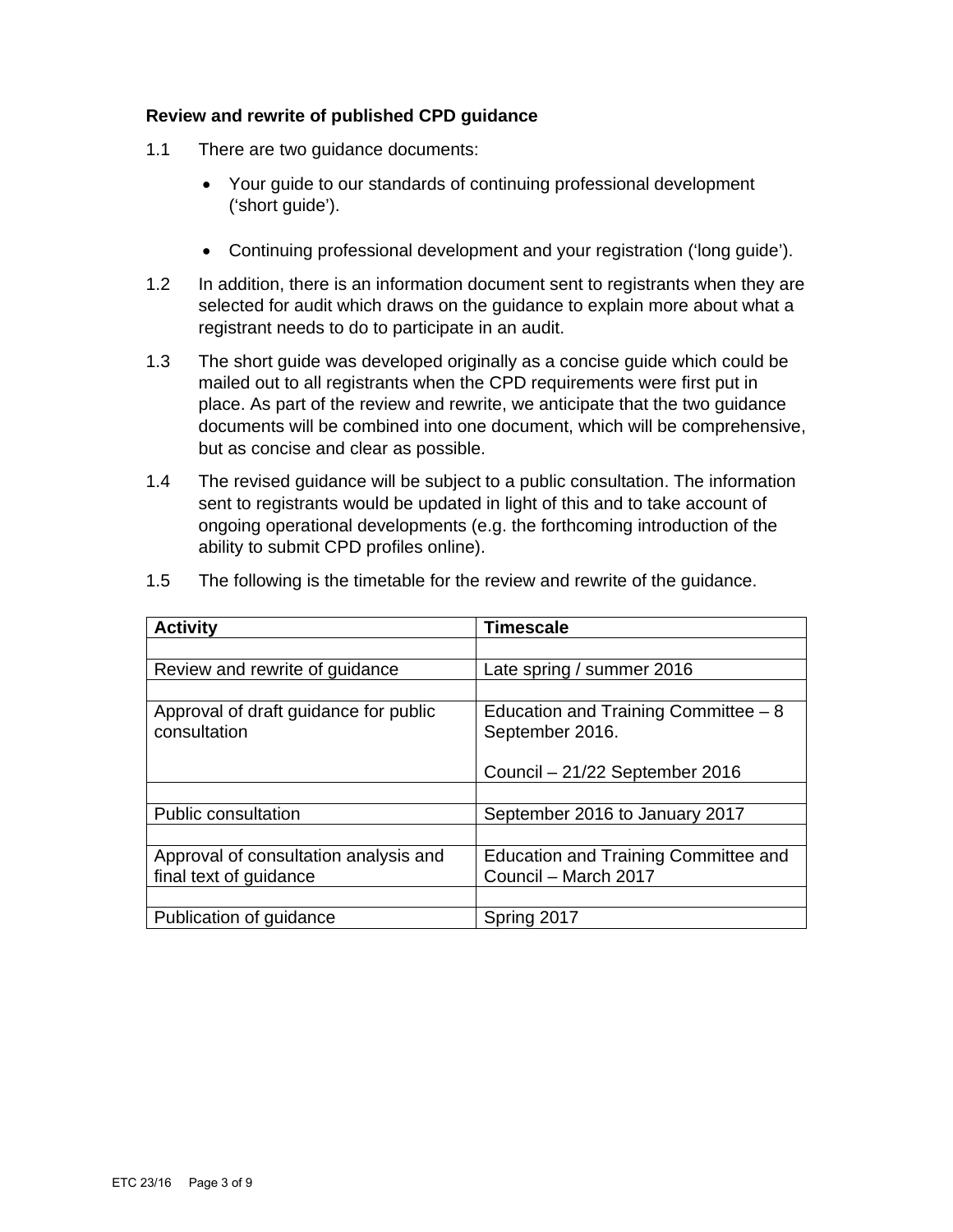| <b>Recommendation</b>                                                                                                                                                             | <b>Executive response</b>                                                                                                                                                                                                                                                                                                                                                                                                                                                                                                                                                                                                                                                                                                                                                                                                                                                                                                                                                                                                                                                                                                                                                                                                                                                                                                                                    |
|-----------------------------------------------------------------------------------------------------------------------------------------------------------------------------------|--------------------------------------------------------------------------------------------------------------------------------------------------------------------------------------------------------------------------------------------------------------------------------------------------------------------------------------------------------------------------------------------------------------------------------------------------------------------------------------------------------------------------------------------------------------------------------------------------------------------------------------------------------------------------------------------------------------------------------------------------------------------------------------------------------------------------------------------------------------------------------------------------------------------------------------------------------------------------------------------------------------------------------------------------------------------------------------------------------------------------------------------------------------------------------------------------------------------------------------------------------------------------------------------------------------------------------------------------------------|
|                                                                                                                                                                                   |                                                                                                                                                                                                                                                                                                                                                                                                                                                                                                                                                                                                                                                                                                                                                                                                                                                                                                                                                                                                                                                                                                                                                                                                                                                                                                                                                              |
| 1. The HCPC should consider ways in which it could offer<br>more detailed feedback for registrants following<br>acceptance of their profiles - e.g. a simple 'grading'<br>system. | <b>Accept in part</b><br>This has been a theme in feedback since the CPD standards<br>and audits were introduced – that registrants who are<br>successful in the audit are disappointed that they do not<br>receive feedback on the quality of their audit submission (just<br>that it met the CPD standards).<br>The Executive continues to consider that providing such<br>qualitative feedback would be challenging because it would add<br>to the time involved in administering each audit and because it<br>may be likely to generate further correspondence from<br>registrants unhappy that they been told that their submission in<br>some way required improvement, despite it being accepted.<br>Further, doing this would be a deviation from our approach to<br>ensuring that the standards are seen as threshold requirements<br>that need to be met but can be exceeded.<br>Instead, the Executive is in the process of reviewing the<br>standard correspondence used during audits to ensure that the<br>content and tone is appropriate. In particular, we will ensure<br>that the relevant 'accept' letter acknowledges in some way the<br>time and effort put in by registrants in putting together profiles<br>for audit and explains that feedback is not routinely given and<br>why. (This is part of meeting recommendation 2 below.) |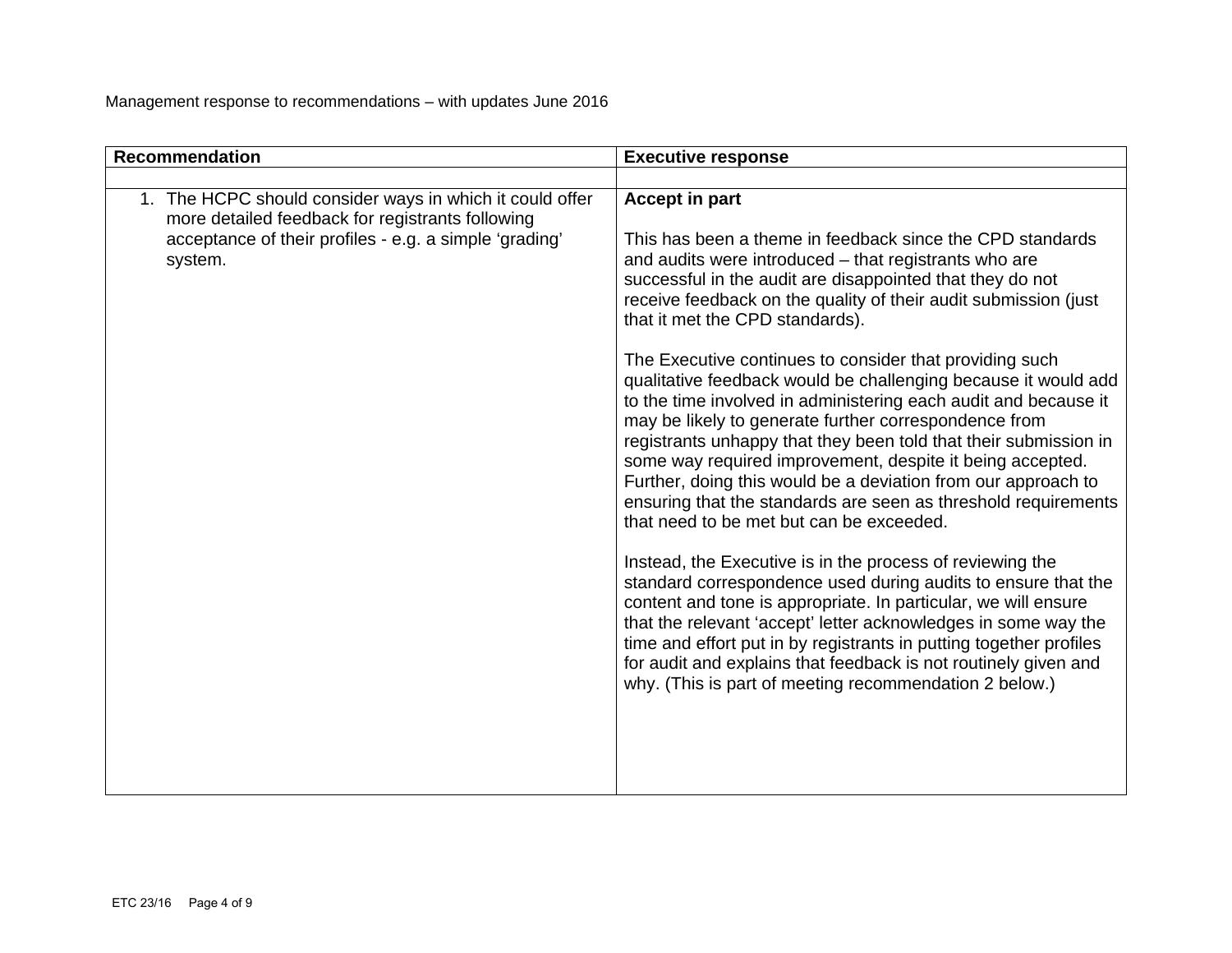|                                                                                                      | *Update*                                                                                                                                                                                                                                                                               |
|------------------------------------------------------------------------------------------------------|----------------------------------------------------------------------------------------------------------------------------------------------------------------------------------------------------------------------------------------------------------------------------------------|
|                                                                                                      | The accept letter has now been updated. The letter:                                                                                                                                                                                                                                    |
|                                                                                                      | informs the registrant that they have had their profile<br>accepted;                                                                                                                                                                                                                   |
|                                                                                                      | says that this means that they have met the CPD<br>standards and explains that we do not give specific<br>feedback and why;                                                                                                                                                            |
|                                                                                                      | explains that meeting the standards means that they<br>have continued to learn and develop for the benefit of<br>their service users; and                                                                                                                                              |
|                                                                                                      | acknowledges the time and effort involved in completing<br>their audit submission, thanking the registrant for<br>participating in the process.                                                                                                                                        |
|                                                                                                      | Overall, the tone of the correspondence is now much improved.                                                                                                                                                                                                                          |
|                                                                                                      | The review and update of other correspondence will take place<br>as part of the registration improvement and transformation<br>project. This will include reviewing tone of voice and ensuring<br>that the correspondence reflects the processes redesigned as<br>part of the project. |
| 2. The HCPC should review and update its standard<br>correspondence and guidance in the light of the | <b>Accept</b>                                                                                                                                                                                                                                                                          |
| research findings.                                                                                   | The HCPC's standard correspondence has been regularly<br>reviewed and updated. The improvements made may not be<br>fully reflected in the outcomes of the research because it                                                                                                          |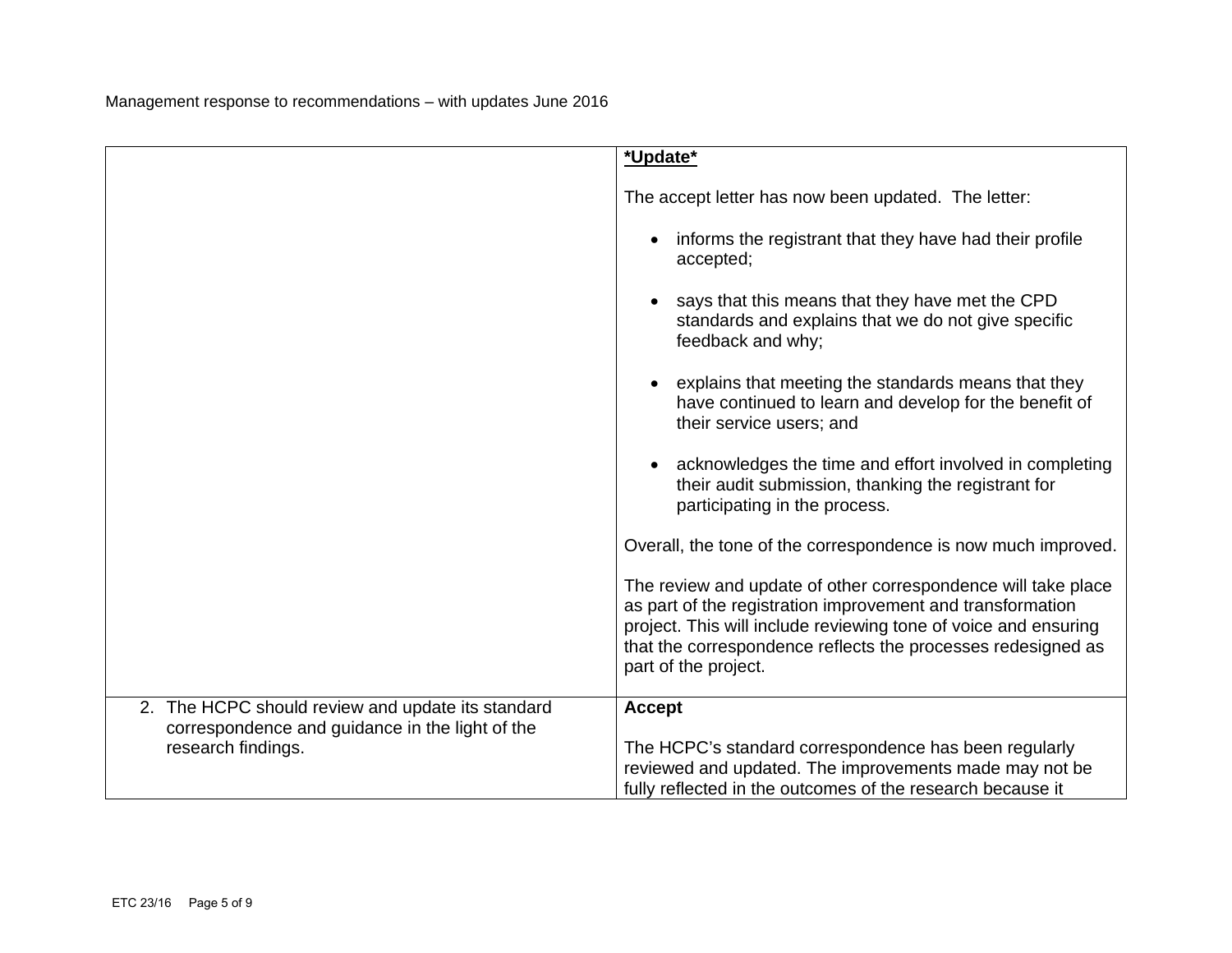|                                                                                                                    | included registrants audited between 2011 and 2014. The<br>published guidance has been updated before with minor<br>revisions, but not for some time.                                                                                                                                                                                                                                                                                                                 |
|--------------------------------------------------------------------------------------------------------------------|-----------------------------------------------------------------------------------------------------------------------------------------------------------------------------------------------------------------------------------------------------------------------------------------------------------------------------------------------------------------------------------------------------------------------------------------------------------------------|
|                                                                                                                    | The Executive is undertaking a review of standard<br>correspondence and is proposing to undertake work to review<br>and revise the published guidance. With respect to the<br>guidance, there is scope to make it clearer, more concise and<br>generally more in keeping with more recent guidance we have<br>published.                                                                                                                                              |
|                                                                                                                    | *Update*                                                                                                                                                                                                                                                                                                                                                                                                                                                              |
|                                                                                                                    | At its meeting in May 2016, the Council discussed a paper on<br>'Continuing fitness to practise'. They agreed that changes to<br>the guidance should now be progressed, tentatively agreeing<br>that at this stage significant changes to the standards or<br>process did not appear necessary. The changes to the<br>guidance will be informed by the findings of the market<br>research.                                                                            |
| 3. Review the frequent reasons for requesting further<br>information at first submission and ensure that these are | <b>Accept</b>                                                                                                                                                                                                                                                                                                                                                                                                                                                         |
| given more prominence within the guidance literature.                                                              | As part of meeting recommendation two, we will review the<br>common reasons for requesting further information and ensure<br>this is reflected in the revision of the guidance. We will ensure<br>that the guidance materials are much clearer and explicit about<br>the desirability of providing a dated list of activities in order to<br>meet standard one ('registrants must maintain a continuous, up<br>to date and accurate record of their CPD activities'). |
|                                                                                                                    |                                                                                                                                                                                                                                                                                                                                                                                                                                                                       |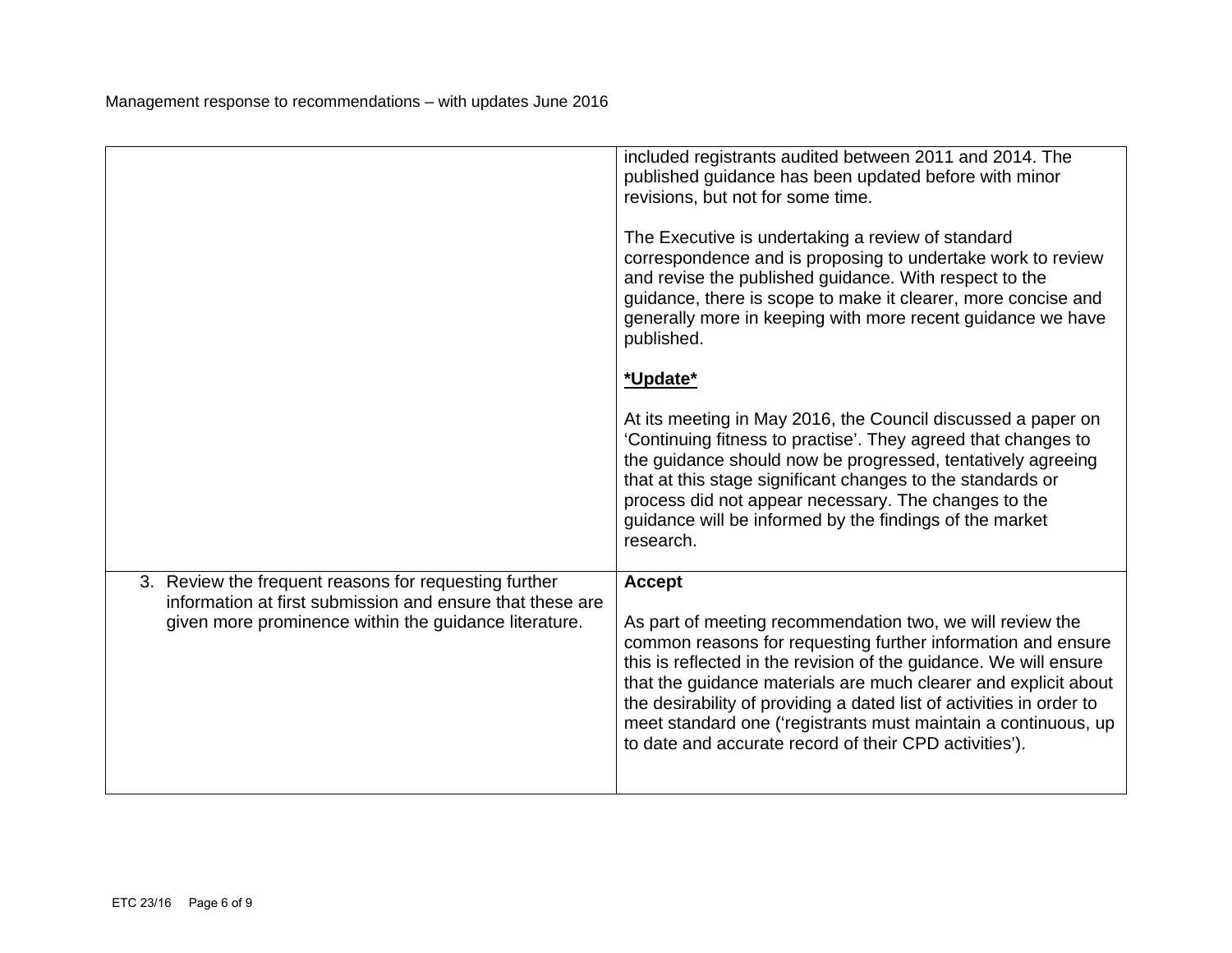| 4. Consider asking registrants for their consent for<br>anonymised audit profiles to be used as examples. | <b>Requires further consideration</b><br>We have published a sample profile for at least each part of the<br>Register. In many cases, multiple profiles per profession have<br>been published. These are produced by the professional<br>bodies, by real registrants in different areas of practice, and<br>published on the website joint-badged.<br>The existing sample profiles were very well received in the<br>research – with 75% finding them useful – so it might be better<br>to focus on reviewing and revising the published guidance<br>rather than focusing on the sample profiles at this stage. At<br>very least, this is a low priority recommendation.<br>*Update*<br>We will review, consult on and re-publish the guidance in the<br>first instance. We are currently working with a professional<br>body to develop a further sample profile for the website. |
|-----------------------------------------------------------------------------------------------------------|------------------------------------------------------------------------------------------------------------------------------------------------------------------------------------------------------------------------------------------------------------------------------------------------------------------------------------------------------------------------------------------------------------------------------------------------------------------------------------------------------------------------------------------------------------------------------------------------------------------------------------------------------------------------------------------------------------------------------------------------------------------------------------------------------------------------------------------------------------------------------------|
| 5. Continue to work with employers to raise the profile of                                                | <b>Accept</b>                                                                                                                                                                                                                                                                                                                                                                                                                                                                                                                                                                                                                                                                                                                                                                                                                                                                      |
| CPD and the requirements of the HCPC with an                                                              | We will continue to engage with employers about the CPD                                                                                                                                                                                                                                                                                                                                                                                                                                                                                                                                                                                                                                                                                                                                                                                                                            |
| emphasis on encouraging different forms of learning and                                                   | standards and audits. One way in which this is done on an                                                                                                                                                                                                                                                                                                                                                                                                                                                                                                                                                                                                                                                                                                                                                                                                                          |
| CPD if funding for traditional courses is not available.                                                  | ongoing basis is via our employer events.                                                                                                                                                                                                                                                                                                                                                                                                                                                                                                                                                                                                                                                                                                                                                                                                                                          |
| 6. Raise awareness amongst registrants of the wide variety                                                | <b>Accept</b>                                                                                                                                                                                                                                                                                                                                                                                                                                                                                                                                                                                                                                                                                                                                                                                                                                                                      |
| of CPD activities available and how this can be                                                           | We will meet this recommendation as part of reviewing and                                                                                                                                                                                                                                                                                                                                                                                                                                                                                                                                                                                                                                                                                                                                                                                                                          |
| recorded.                                                                                                 | revising the guidance materials.                                                                                                                                                                                                                                                                                                                                                                                                                                                                                                                                                                                                                                                                                                                                                                                                                                                   |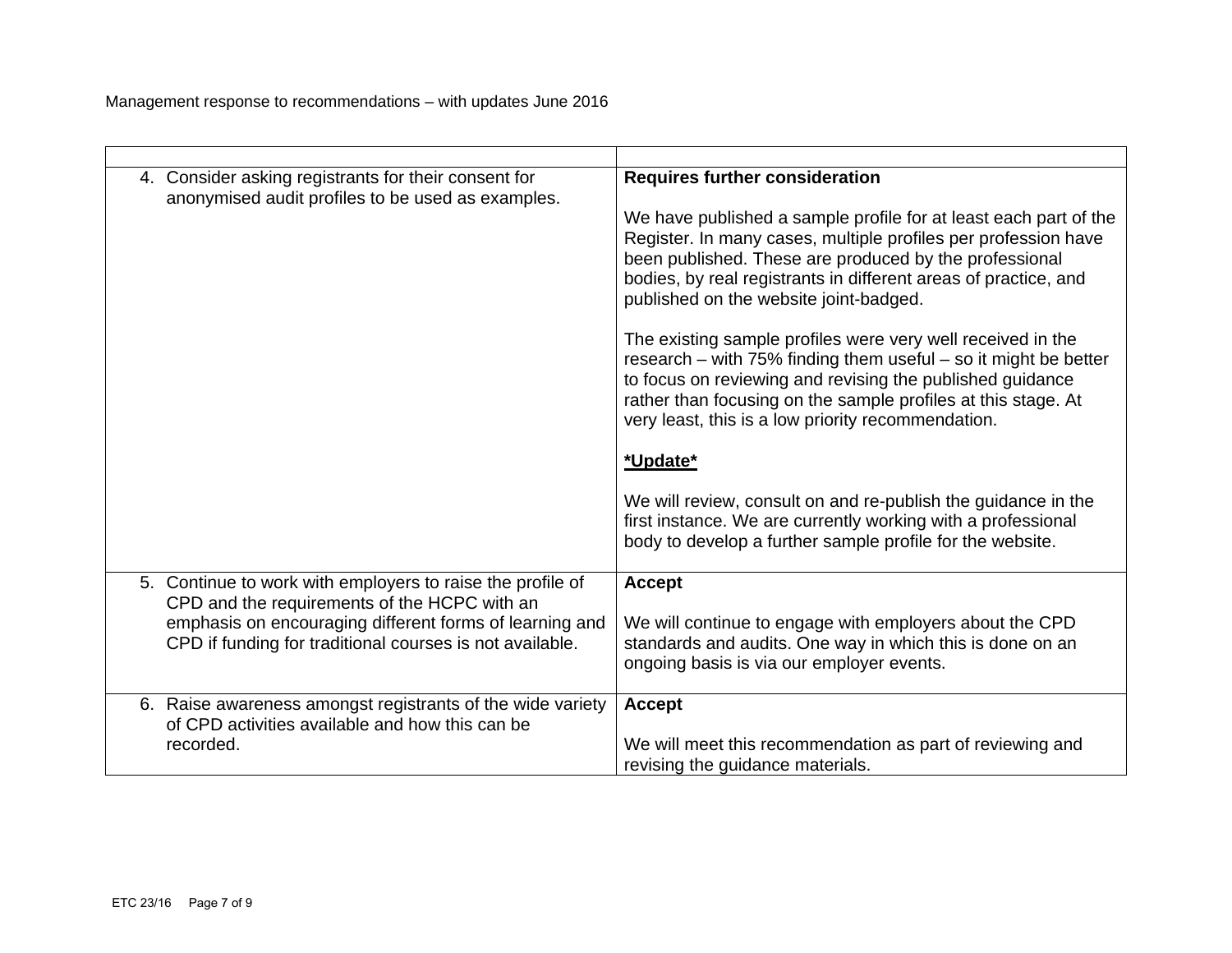|                                                                                              | 7. Work with professional bodies to ensure that online<br>systems for recording CPD complement the                                                                                                                                                                                                                                                                                                                  | <b>Accept in part</b>                                                                                                                                                                                                                                                                                   |
|----------------------------------------------------------------------------------------------|---------------------------------------------------------------------------------------------------------------------------------------------------------------------------------------------------------------------------------------------------------------------------------------------------------------------------------------------------------------------------------------------------------------------|---------------------------------------------------------------------------------------------------------------------------------------------------------------------------------------------------------------------------------------------------------------------------------------------------------|
| requirements of the HCPC standards and audit process.                                        | We plan to introduce the ability for registrants to fill in and<br>submit their CPD profiles online as part of the registration<br>system review and build project which is ongoing (timescales<br>for this component TBC).                                                                                                                                                                                         |                                                                                                                                                                                                                                                                                                         |
|                                                                                              | This should go some way to meeting this recommendation and<br>help registrants in very easily transferring information from any<br>online CPD diaries / tools they use. However, these tools are<br>often designed for a slightly different purpose (i.e. collecting<br>CPD information also to meet professional body or employer<br>requirements) and complete complementarity may not be<br>possible to achieve. |                                                                                                                                                                                                                                                                                                         |
|                                                                                              |                                                                                                                                                                                                                                                                                                                                                                                                                     | *Update*                                                                                                                                                                                                                                                                                                |
|                                                                                              |                                                                                                                                                                                                                                                                                                                                                                                                                     | The registration improvement and transformation project is<br>underway, with CPD the first area to be addressed. The ability<br>of registrants to submit their CPD online is part of the project.<br>Subject to testing and operational readiness, the intention is to<br>introduce this in early 2017. |
|                                                                                              | 8. Consider the promotion of named 'audit champions'                                                                                                                                                                                                                                                                                                                                                                | Do not accept                                                                                                                                                                                                                                                                                           |
| within the workplace to enable registrants to seek peer<br>support during the audit process. | We should be encouraging and supportive of registrants who<br>support others going through the CPD audit process and of<br>registrants who feed back their experience to peers – and this<br>might be incorporated into the guidance.                                                                                                                                                                               |                                                                                                                                                                                                                                                                                                         |
|                                                                                              |                                                                                                                                                                                                                                                                                                                                                                                                                     | However, a system of 'audit champions' may be cumbersome<br>to administer and may cross over into a more professional body                                                                                                                                                                              |